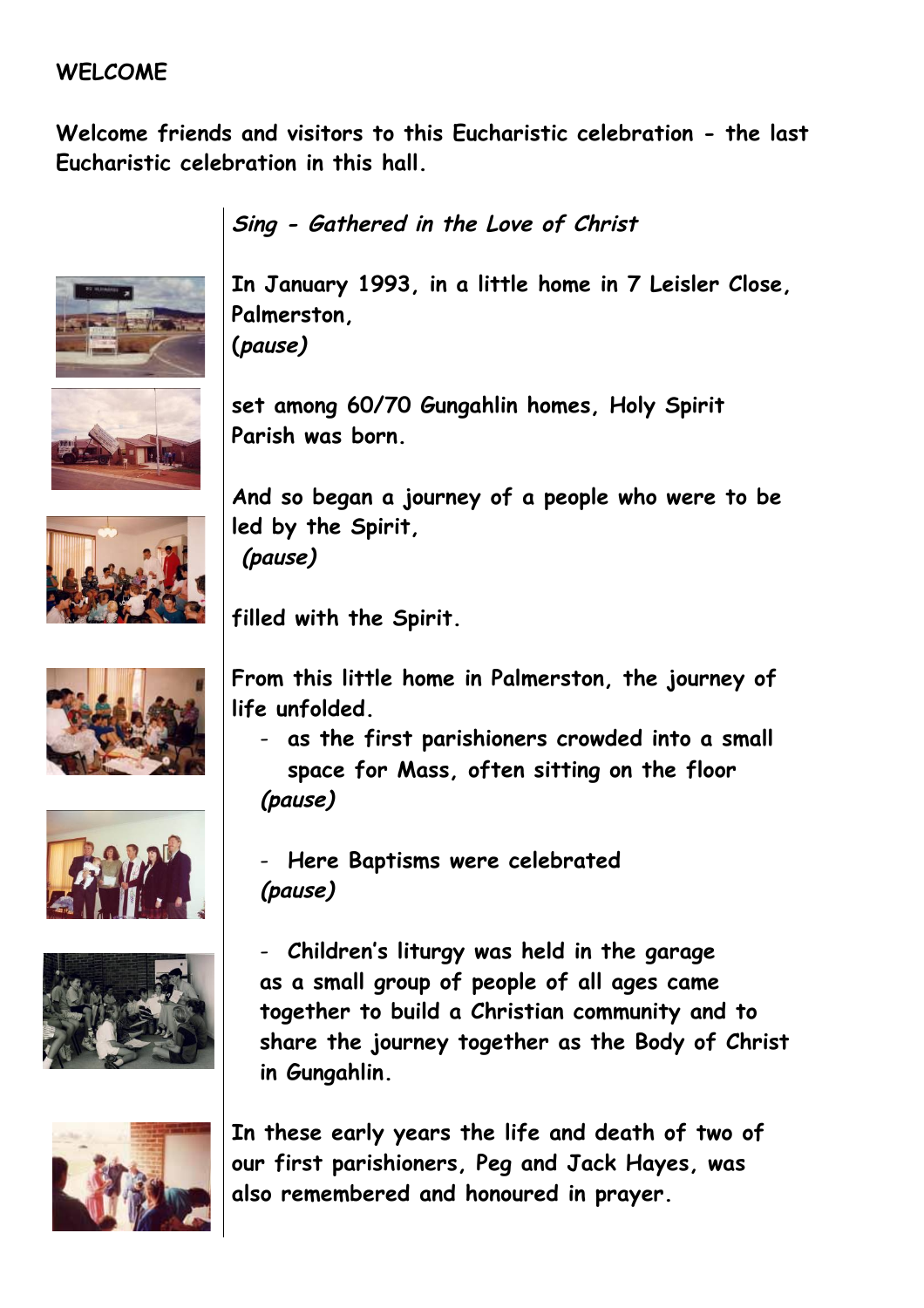

**And so it was that the experience of the presence of the Holy Spirit within us and among us was nurtured pause And so we sing Gathered in the Love of Christ**



**In 1995/96 land was brought by the Catholic Education Office and Holy Spirit School was built**



**not far from where Holy Spirit home was being constructed.**



**As the community slowly grew Mass was celebrated in an unoccupied newly built classroom of Holy Spirit school,**

**pause**



**only moving to this hall as numbers increased, pause**



**and lowering the blue curtain to create a smaller space. Here we celebrated weekly Mass, Holy Week ceremonies, Baptisms and children's sacraments, Eucharist and Confirmation.**



**Over the years, as the community continued to grow, this hall has remained the central gathering place,** 



**not only for parish Masses but also for community events like the trivia night.**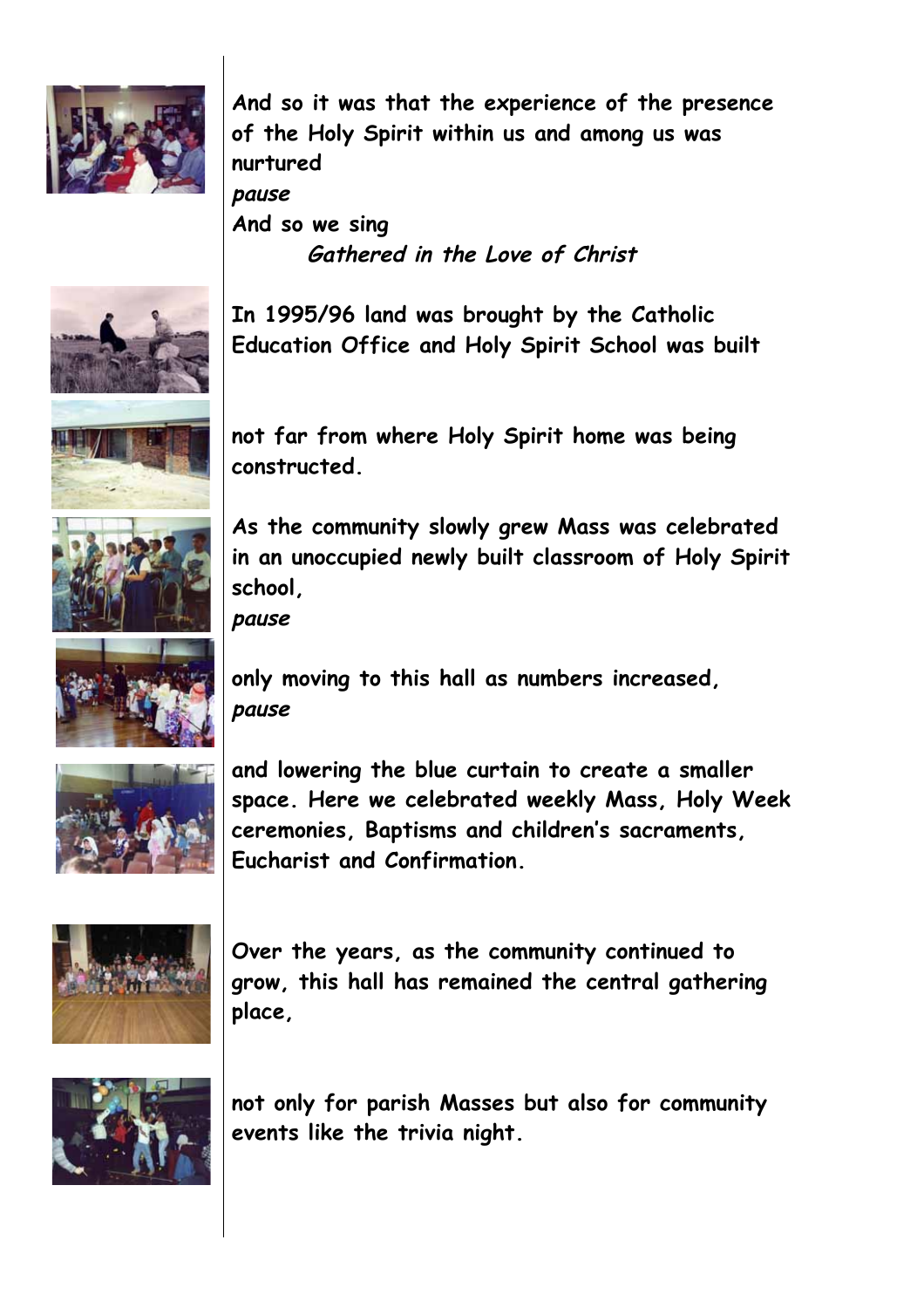

**In gathering here today we want to give thanks for the journey so far, for the wonder of who we are as Holy Spirit parishioners, and for the countless graces and blessings we have received over 14 years.**

**With grateful hearts let us sing once more. Gathered in the Love of Christ**

**Fr Bernie makes his way from the side door, carrying the lighted Paschal Candle**

- **faces back and holds candle high**
- **sing - Light of Christ**
- **people respond - Thanks Be to God**
- **people stand**

## **Fr Bernie**

- **moves to group on left and repeats - candle raised**
- **moves to final group on right and repeats - candle raised**
- **moves to tubs and leaves candle**

## **WELCOME**

**SIGN OF THE CROSS**